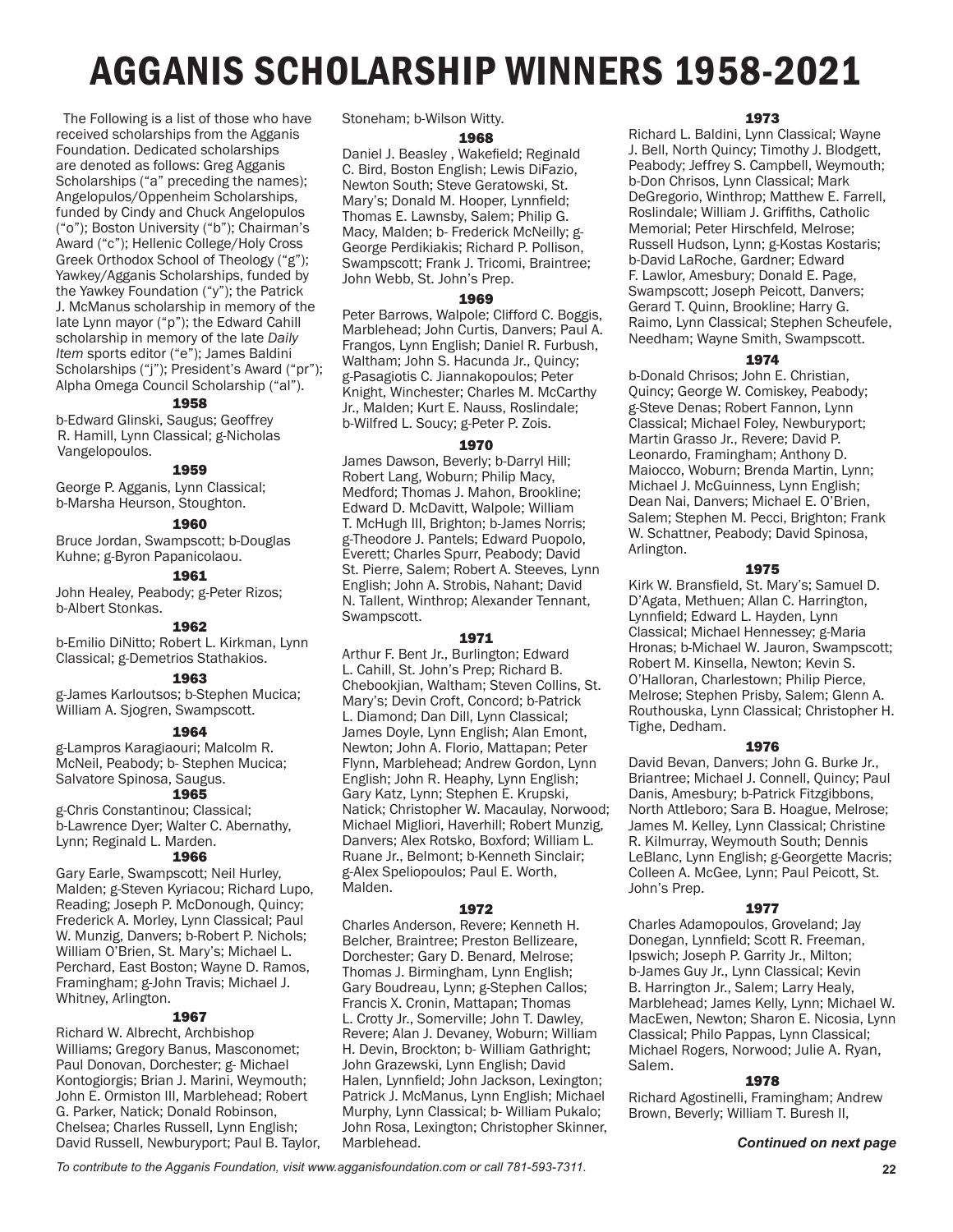# *Continued from previous page*

Peabody; James Carlson, Saugus; Kimberly Johnson, Hamilton; g- Harriet Pepps, San Antonio; Robert Phelan, Lynn; b-Scott Phinney, Gloucester; Chris Ramsey, Lynn; John Wisnowski, Ipswich.

# 1979

Michael Cahill, Beverly; Cynthia Durkee, Lynn; Katherine E. Kipouras, Salem; g-Vasilia Koutroulelis; Mary Kulevich, Marblehead; James G. Moran, Lawrence; b-Marc Palazola, Gloucester; Mary Perry; George C. Raimo, Lynn; Gregory B. Shinn, Topsfield; Harold P. Short Jr., Newburyport; Marc A. Theophelakes, Lynn; Paul L. Willis, North Andover.

# 1980

William Adamopoulos, Groveland; Douglas A. Barnard, North Reading; Anastasia M. Brown, Beverly; Edward V. Chiappini, Lynn; Sharon Coviello, Lynn; John D. DiTullio, Lynn; William Frangos, Lynn; Thomas F. Hankard, Wakefield; Danny H. Hiller, North Andover; David M. Kerbel, Lynn; George F. Kipouras, Salem; g-Suzanne Koenig; Cheryl J. Marotta, b-Neil McGrath, Danvers; Saugus; Michael Molloy, Lawrence; John Nai, Danvers; Joseph O'Connor, Lynn; Michael O'Connor, Lynn; James Ryan, Salem; Lauren Stratouly, North Andover; Paula Whittier, Lynn; Roberta Woloshin, Lynn.

# 1981

Laurie J. Agganis, Danvers; Victoria L. Belle, Peabody; David K. Booth, Topsfield; Catharine A. Breslow, Lynn; Maura Cahalane, Lynn; JoAnn Costantini, Lynnfield; Charles J. Fiste, Lynn; Maryesther F. Fox, Montgomery; Dana B. Grant, St. Mary's; Wayne Hersey, Amesbury; Paul Hickey, Gloucester; Thomas P. Higgins, Salem; Tammy M. Johns, Lynn; Terence E. Joyce, Magnolia; g-Catherine Joyner; g-Michael Koshivas; Cheryl A. Lauziere, Lowell; Barry Lewis, Beverly; Michael L'Hussier, Dracut; Timothy J. Lima, Lexington; John A. Maffeo, Peabody; Robert Peicott, Danvers; Kathy Perkins, Ipswich; Mark D. Robichaud, Andover; Anna L. Ryan, Salem; Karen Salvucci, Springfield; Michael L. Stinson, Lynn; Marco Vitozzi, North Reading; Joseph W. Zabriskie Jr., Newburyport; William T. Zarrella, Brockton.

# 1982

g-Brenda Baker; Eric W. Bradley, Walpole; Paula Brady, Lynn; Anne E. Bucci, Wenham; Scott A. Carlson, Beverly; Gregg E. Champion, North Andover; Frank Ciota, Lynn; James T. Costin, Lynn; Rita Dancewicz, Lynn; Kenneth Dawe, St. John's Prep; Richard Dawe, Lynn; James R. Dolbeare, Lynnfield; Brian Fitzgerald, Bishop Fenwick; Sean P. Flanders, Newburyport; Susan Fox, Montgomery; Dennis Hollow, Lynn Classical; Robert J. Jaworski, Winthrop; Gary Leja, Nahant; Raymond Mallory, Quincy; Daniel

McConaghy, North Andover; Michael McGee, Lynn; Mark L. McIntire, Salem; Anthony Morlani, North Reading; Linda R. Mrockowski, Lynn; Joseph Nicholson, Lynn; Paula Nimkap, Lynn English; b-Marc Palazola, Gloucester; g-Alex Papagikos; Thomas Ryan, Salem; Carmen Scarpa Jr., Andover; Michael E. Swain, Saugus; Gregory Taylor, Danvers; Maria Vercellone, Lynn English.

#### 1983

Allan L. Arcadipane, Winthrop; Heidi A. Berry, Danvers; Maria Bonzagni, Lynnfield; Elizabeth Broughton, South Hamilton; Stefanie L. Bulpett, Beverly; Michael J. Carr, Lynn; Michael G. Connor, North Reading; Sean Cronin, Seekonk; Helen E. Dawe, Lynn; b-James English; Patricia A. Fox, Montgomery; Lisa Fiste, Lynn; Kathleen A. Holden, Peabody; Pamela M. Jalbert, Beverly; Edward B. Johns III, Lynn English; Heidi J. Kennedy, Billerica; Laurie Leonard, Lynn; John R. Lima, Lexington; Anne D. Lynch, Dartmouth; Brian J. Mahoney, North Reading; Michael McGee, Lynn; g-Nick Papanikolaou; Paul Peterson, Dorchester; Dennis R. Racca, Wakefield; Gregory J. Sacco, Andover; Norman Walker, Newton; Joseph L. Zingarelli Jr., Wakefield.

#### 1984

Ann Marie Blanchette, Lynn Classical; Nicholas T. Brown, Beverly; Michael A. Bunar, Hanson; Glenn T. Chavious, Natick; Ann Connor, North Reading; g-Elaine Cotronakis; James Dolbeare, Lynnfield; Kenneth Donohue, Lynn; Christopher A. Galeazzi, Lynn; Robert Glatz, Topsfield; Ann Marie Gunning, Lynn; Michael F. Hoadley, Brockton; Gail M. Ierardi, Lynn; g-Edward Kelley; James Kerr, Beverly; Peter J. Killilea Jr., North Andover; Ann M. Kulevich, Marblehead; Shannon J. Lee, Walpole; Stephen Martel, Beverly; Brett H. Matthews, Reading; Mark L. McIntire, Salem; Michael Murphy, Malden; Dexter H. Murray Jr., Gloucester; Christine Nerich, Lynn; Dennis O'Neil, Peabody; Richard Peicott, Danvers; b-Mike Radcliffe; Edward Ryan, Salem; Robert E. Smith, Melrose; Peter J. Smyrnios, Peabody; Kevin T. Stehlin, Newburyport; David M. Sullivan, Belmont; James R. Walker, Newton; g-Lisa Woodlyn; Paul Zingarelli, Wakefield.

# 1985

Stephen Avigian, Salem; g-Pamela Barksdale, Stockton, Calif.; Daniel Desmaris, Lynn; Christine Donovan, Lynn; Timothy Franikos, Lynnfield; Emerson Foster, Lynn Classical; Susan Geaney, Lynn; Michael Gunthrie, Dracut; Dena Hamor, Beverly; Michael Janota, Lexington; g-Edward Kelly, Norwood; Michelle Kennedy, Lynn; Sharon Lee, Walpole; Diane McGovern, Peabody; Lynne Nelson, Peabody; g-Penelope Neohoriti, Brookline; Gerald Novak, Salem; Scott Perry, Marblehead; g-Martin Ritsi, Roslindale Michael Volo, Lynn; Michael Wallace, South Boston; Sharon White, Wakefield;

b-George Wilcox, Lynn.

# 1986

g-Pamela Barksdale, Stockton, Calif.; Samuel T. Connolly, Quincy; David P. Deguglielmo, Lexington; Brian T. Deveaux, Arlington; Michael R. Flammini, Brockton; Steven Flanagan, Haverhill; Richard D. Geaney Jr., Lynn; Matthew J. Guanci, Reading; Steven G. Kavanaugh, Georgetown; Charlene Kennedy, Lynn Classical; Jonathan Lewis, Haverhill; Lorraine A. Meuse, Merrimac; Andrew Miller, Wayland; b-Mark Moylan, Wenham; Brian Murphy, Wilmington; Jeffrey Olson, Lynn English; Christopher S. Poole, Lynn; Melanie Rapoza; Richard A. Rosenthal; Peabody; Bryan S. Sadowski, Amesbury; g-Wayne Saltzman, Minneapolis, Minn.; Kristen M. Soucy, Ipswich; Kathleen T. Vail, Lowell; Jonathan A. Yezerski, Andover.

#### 1987

g-Pamela Barksdale, Stockton, Calif.; William P. Barry; Krista L. Ellis, Wakefield; Matthew Fair, Lynn; Keith Gibbons; Alex Kulevich, Marblehead; Laura LaVallee, Ipswich; Michael G. Mannion, Lynn; Joseph V. McColley Jr., Lawrence; Mark W. McManus, Lynn English; b-James Mercer, Melrose; John M. Moorehouse, Lynn Classical; Sonja M. Priest, North Reading; g-John Rallis, Brookline; Deborah Rosenbloom; John C. Scivoletto, Salem; Steven T. Spencer, St. Mary's; Ernest Zucco, Chelsea.

#### 1988

Shawn H. Bleau, Lynn English; b-Robert Bouchie, Gloucester; Krissie Connor, Tewksbury; Michelle Curran, Lynn English; g-Tom DeMedeiros, Brookline; Douglas Dreffer, North Andover; Thomas V. Finnocchio, St. Mary's; Jennifer L. Galeazzi, St. Mary's; Shannon Gautreau, Lynn English; Mariusz Kazimierczyk, Lynn Tech; Kurt Laakso, Newburyport; Michael Lombard, Wilmington; Kevin Maguire, St. Mary's; Flynn M. Manalaysay, Lynn Classical; Ellen McBreen, Peabody; Lisa Melanson, Lynn Classical; Eric Nelson, Lowell; Erin O'Connell, Lawrence; Michael Papageorgiou, Lynn Tech; Melissa J. Picone, Lynn Tech; Scott G. Smith, Lynn Classical; John Sidman, Beverly.

#### 1989

Timothy Ammer, Wakefield; Laurie Barrett, St. Mary's; Kevin R. Boynton, Lynn Tech; Christopher Braga, Somerville; Jennifer M. Brooks, Peabody; Edward J. Calnan Jr., St. Mary's; Christine M. Carr, Stoneham; Jason Cavanagh, Lynn English; Terese M. Devaney, Lynn Classical; Derek J. Durant, Lynn Classical; Jean EImstrom, Lynnfield; Keith E. Giguere, Lynn Tech; Leah M. Giordano, St. Mary's; Elizabeth D. Godfrey, Haverhill; Konstantinos G. Kartsounis, Lynn Classical; Politimi Kelekis, Lawrence; Amy B. King, Lynn English; Kevin Lowry, Lynn English; g-Chris Makiej, Brookline; Neal McLean, Belmont; b-Jim Mercer, Melrose; Timothy R. Murphy, Lynn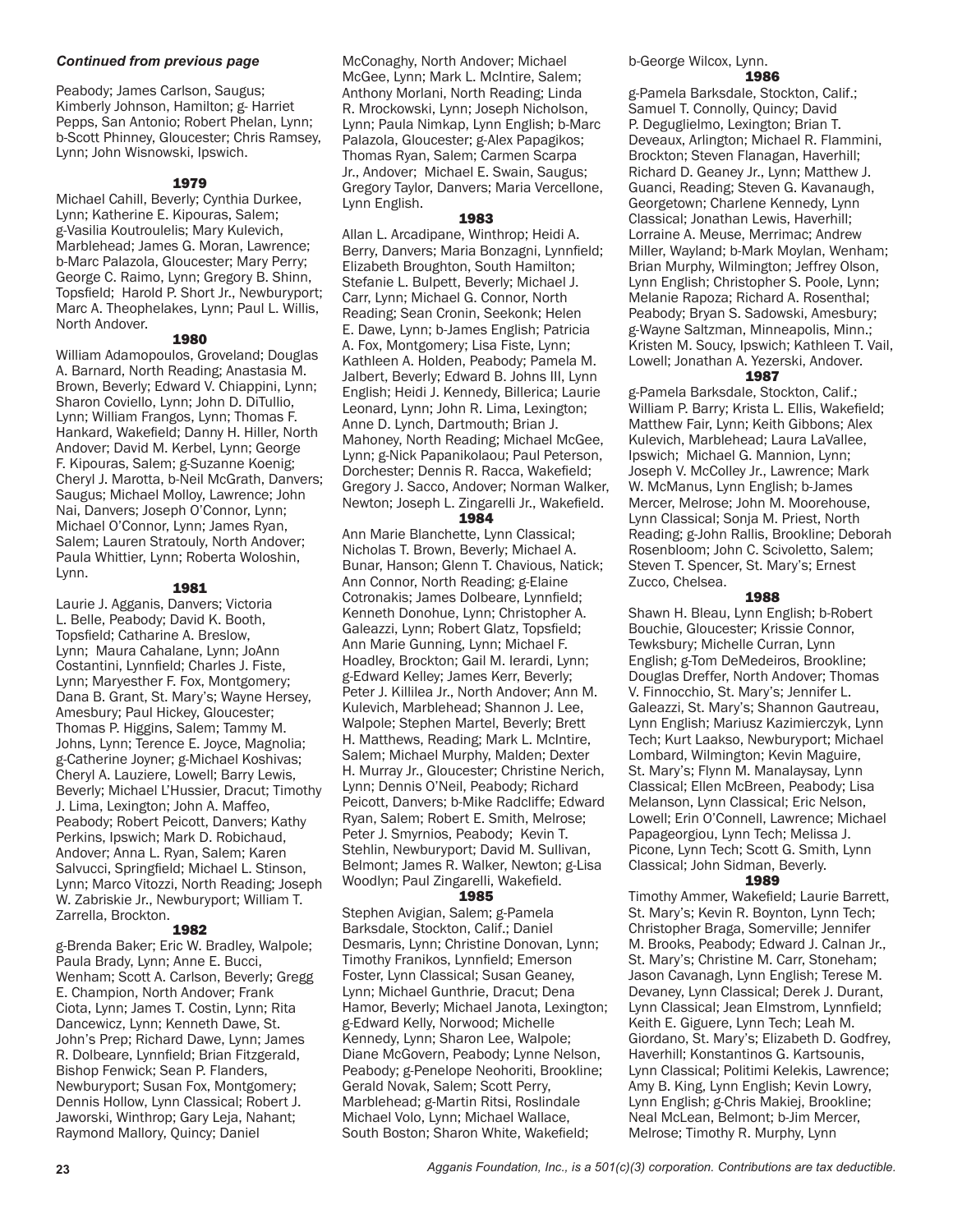Classical; Michael R. Nickolau, St. Mary's; Kristin M. O'Neil, Swampscott; William T. Ouellette Jr., Lynn Tech; Matt Poska, Lynn English; James Rex, Lynn Tech; Francis M. Ricciardi, Pope John.

#### 1990

Chris Andre, Peabody; Michelle J. Conlon, Lynn English; Daniel P. Connelly, Lynn English; Gregory J. Donovan, St. Mary's; Kathryn J. Downey, St. Mary's; Lara L. Doyle, Lynn Tech; Kelly R. Flynn, St. Mary's; Christopher Garofalo, Revere; Michael Giardi, Salem; Kristina M. Green, Lynn English; Robert E. Green, Lynn Tech; b-Stan Greene; Julie Keane, Pope John; Greg Landry, Lynn English; Will Lemon, Lynn Classical; William Madden, Swampscott; Michael McCarthy, Newburyport; John Meklis, Lynn Classical; Susan L. Mikel, Ipswich; Mark F. Nerich, St. Mary's; Helen J. Pedro, Lynn Classical; Patrick A. Regan, Masconomet; Jeffrey P. Roach, Lynn Tech; Garrett Sawyer, Hamilton-Wenham; g-John Sbarounis; Andrew K. Soroka, Lynn Tech; Georgia Veres, Lynn Classical; Colleen E. Wood, Manchester.

# 1991

Karin Andersson, Manchester; Brian Barrett, Lynn English; Danielle Bastarache, Lynn English; Brenda E. Beaton, Lynn Tech; g-Louis Booros; Colin S. Boyd, Lynn Classical; Derek Bruhm, Lynn English; Bridget J. Calnan, St. Mary's; Michael F. Carden, Swampscott; Brian P. Deeley, Beverly; Jennifer DiVirgillio, Lynn English; Lori E. Hayes, Hamilton-Wenham; Thomas E. Hazard, Lynn Tech; Pamela King, Lynn English; Michael Kmiec, Lynn Classical; Jennifer M. LeJeune, St. Mary's; Abel Marquez, Lynn Classical; Lisa McLaughlin, Marblehead; Chris McMahon, Saugus; Mark A. Meltz, Peabody; Donna M. Mills, Lynn Tech; Tara Smith, Lynn Classical; Mark B. Suggs, Lynn Tech; Richard F. Sweeney, Wakefield; Stacy L. Volpone, Triton; Suzanne M. Waldron, St. Mary's; Robert J. Zagarella, Revere.

# 1992

Carin Bennett, Lynn English; Michael Conlon, Lynn English; Patrick Connolly, Lynn Classical; Carmine DeCicco, Northeast Regional; Marcy Durgin, St. Mary's; David C. E1saesser, Salem; Dean Fanikos, St. John's Prep; Michael Fuller, St. Mary's; Carole Green, Lynn English; Jennifer Hanna, Lynn Classical; Matthew Lyman, Lynn English; Erin E. Madden, Swampscott; Joseph Packowski, Lynn Classical; Lorna Shaw, Marblehead; Diane Specht, North Reading; Charles Sullivan, Lynn Classical; Christine Thompson, Lynn Tech; Alexis Thornton, Lynn Classical; Daniel Walker, Bishop Fenwick; Aaron Walsh, Masconomet.

#### 1993

Kristen Bakis, Lynn Classical; Kerry Bastarache, Lynn English; Matthew Dancewicz, Melrose; Matthew Iarrobino, Lynn English; Cindi McPherson, Lynn

Classical; Sara Mersha, Lynn Classical; Joanne O'Connell, Saugus; Alissa R. Pavone, 1994

Donna Bartnicki, Lynn Tech; William Cahill, Lynn English; Amy DiVirgilio, Lynn English; Sarah Guerin, Swampscott; Kevin Hanegan, Lynnfield; Catherine Latham, Lynn English; Scott Marcoulier, Peabody; Gretchen Mednis, Lynn Classical; Constance Pappagianopoulos, Peabody; Christopher Poska, Lynn English; Jon Thomas, Lynn English.

### 1995

Mark J. Amirault, Lynn English; Karyn Coulon, Lynn Classical; Isaac Hodes, Lynn Classical; Javier Marichal, Lynn Tech; Rafael McDonald, Peabody; Kimberly Pinch, Lynn English; Michael Raimo, Lynn Tech; Christopher Schott, Lynnfield; Jennifer Sverker, Bishop Fenwick; Jeffrey Waldron, Lynn Classical; Matthew Wilkins, Lynn English; Peter Woodfork, Swampscott.

# 1996

Shannon Bansfield, Lynn Classical; Leigh Bresnahan, St. Mary's; Nicole Charlebois, Peabody; Frank D'Agnese, Lynnfield; Michael Madden, Swampscott; Nicole Marcotte, Lynn English; Heather O'Connell, Marblehead; Elizabeth Polsonetti, St. Mary's; Michelle Ruth, Lynn Classical; Derek Thompson, Lynn English; James Seeley, Lynn Tech.

# 1997

Chris Balliro, Swampscott; Elizabeth Cadogan, Lyynfield; Brian Cuthbert; Joseph Dauenhauer, Saugus; Thomas Ferguson, St. Mary's; Pheng Kouch, Lynn English; Maureen Magner, Lynn Classical; Robyn Mazin, St. Mary's; c-Emily Moore, Landmark; Jennifer Patoulidis, Saugus; Richard Ung, Lynn Classical; Peterson St. Fort, Lynn Tech.

#### 1998

c-Michael Cole, Lynn Classical; Michael Conlon, Lynn English; Harley Carroll, Lynnfield; Melanie Connolly, Lynn Classical; Sarah Donovan, St. Mary's; Rania Ioannidis, Lynn Tech; Rebekah Kalapinski, Lynn English; Christine Kostan, Lynn Classical; Melissa Pierre, Lynn Classical; Christina Richardson, Phillips Academy; Jason Silva, Swampscott; Amanda Weber, Pingree.

# 1999

y-Shannon Carthas, Boston Latin; y-Christina Durbano, East Boston; y-Marleny Franco, Boston Latin; Katherine Griffin, Lynn Classical; Jacob Hodes, Lynn Classical; c-Andrew Krause, Malden Catholic; Andrew Latham, Lynn English; John McHugh, Bishop Fenwick; Mark McKeen, Peabody; Craig Mielcarz, Salem; Lynh Nguyen, Lynn Classical; Michael Noon, Lynn English; Christine O'Donnell, Salem; y-Brian Roche, East Boston Mary Jo Surette, St. Mary's; Robert Upton, Lynn English.

#### 2000

Leanne Carvino, Peabody; y-Doriana Filipi,

O'Bryant; y-Joseph Grueter, B.C. High; y-Robert Hanna, B.C. High; Ryan Hathaway, Lynn Classical; Jeffrey Held, Lynn Classical; John Kolozetski, Lynn English; Brendan McGuinness, Lynn Classical; Diane MacLaughlin, Saugus; c-Salvatore Migliaccio, St. Mary's; y-Keith Normant, B.C. High; Jonathan Nickerson, Lynnfield; Betsaida Ramos, Lynn English; Erin Smith, Lynn Classical; David Valeri, Saugus; Meeghan Ward, Salem.

# 2001

m-Kristen Bell, Lynnfield; Stefanie Carrabba, Lynn Classical; y-Brian Carthas, Boston Latin; Claudia Clark, Lynn Classical; Emily Driscoll, Bishop Fenwick; o-Lindsay Dwyer, Swampscott; Hugh Galligan, Salem; c-Patrick Goff, Bishop Fenwick; m-Leanne Griffin, Lynn Classical; Brendan Mahoney, St. John's Prep; y-Joseph Martin, B.C. High; Julie O'Donnell, Salem; y-Matthew O'Malley, B.C. High; y-Adebola Owolewa, Boston Latin; Daniel Richard, Lynn Classical; Chris Sanderson, St. Mary's.

# 2002

y-Dozie Azotam, Charlestown; Courtney Barrows, Bishop Fenwick; Thad Broughton, St. Mary's; Christopher Carr, B.C. High; Lauren Cataldo, Saugus; m-Kevin Crighton, Lynn Classical; Amy Cronin, Saugus; Margaret Driscoll, Peabody; o-Alexi Mazareas, Swampscott; c-Marc McDermott, Malden Catholic; y-Alket Mertiri. Boston English; m-Laura Noon, Lynn English; Nicole Oak, Lynn Classical; Sokna Seang, Lynn Classical; y-James Seltzer, B.C. High; Marc Smith, Lynn Classical.

# 2003

Jill Allen, Peabody; y-Alexandra Allukian, Boston Latin John Balentine, Salem; m-Jessica Ball, Lynn Classical; Fred DeMota, Lynn Tech; c-Jaclyn Hennessey, Danvers; o-Seamus Kraft, Marblehead; Daniel Landry, Saugus; y-Stephanie Maneikis, Boston Latin; m-Christopher May, Lynn Tech; Nicole Moro, St. Mary's; y-Adeyemi Owolewa, Boston Latin; Michelle Roach, St. Mary's; Alexandra Shube, Marblehead; Evanthia Skalkos, St. Mary's; y-Alexander Vannoni, B.C. High.

#### 2004

Sarah Bankoff, Lynnfield; Jason Blydell, Swampscott; y-Gregory Condos, B.C. High; c-Katelyn Ferrari, St. Mary's; Kyle Halks, Marblehead; Eric Held, Lynn Classical; m-Michelle Kurkul, Lynn English; y-Kevin Madden, B.C. High; Robert Miles, Essex Agricultural; Jannie Patten, Lynn English; y-Nicholas Rizzo, B.C. High; o-Nicole Shribman, Swampscott; m-David Skahan, Lynn Classical; Mark Spadafora, Saugus; y-Katherine Walsh, Boston Latin; Sophia Zlatina, Lynn Classical.

# 2005

Brian Allard, St. Mary's; y-Nathan Allukian, Boston Latin; Sabrina Cataldo, Saugus;

#### *Continued on next page*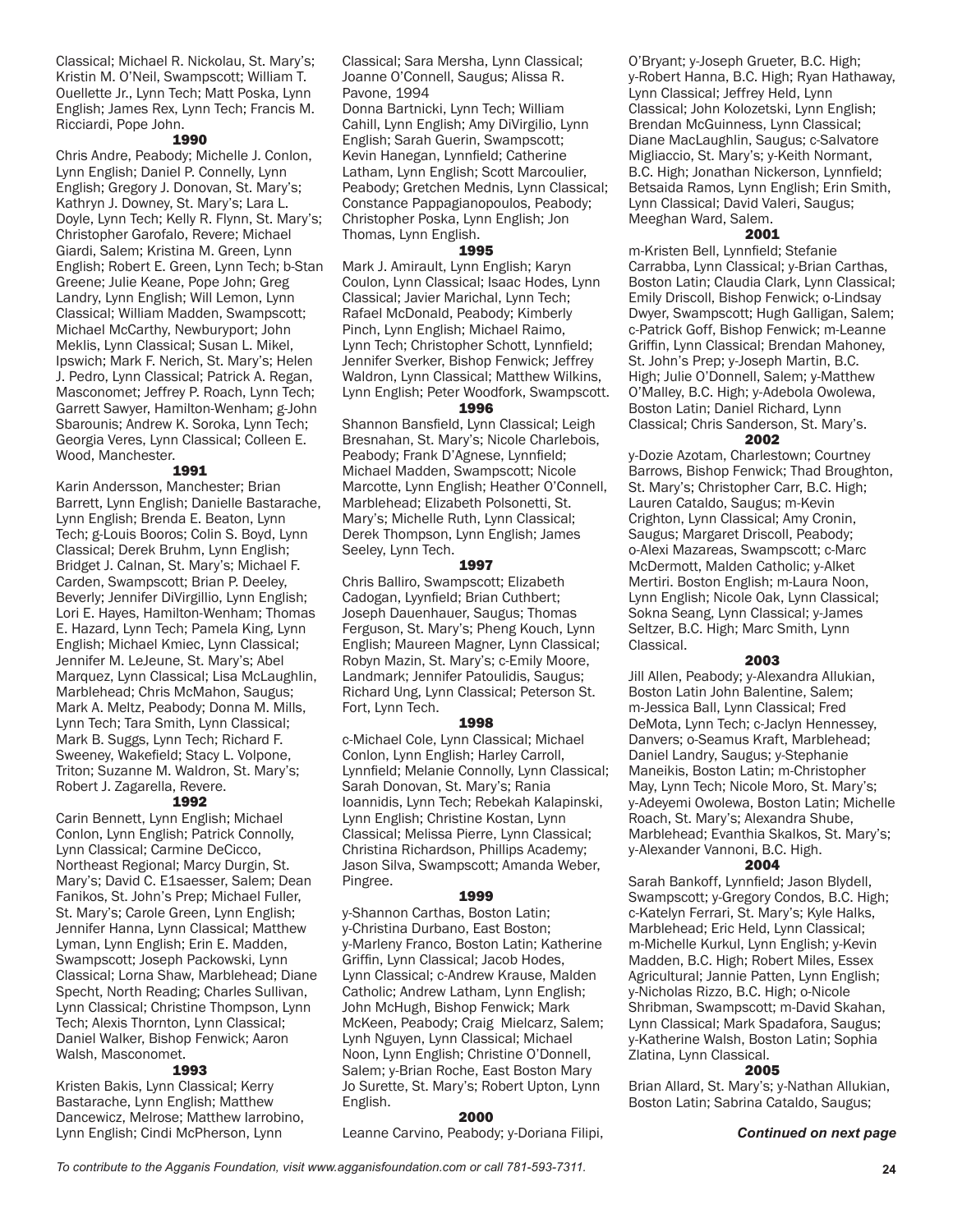# *Continued from previous page*

Colleen Clancy, St. Mary's; Erin Cronin, Saugus; m-Matthew Curtis, Lynn English; m-Elsadig Elsadig, Lynn Classical; Alexander Forti, Lynn English; c-Chrisopher Gaeta, St. Mary's; o-Meaghan Graul, Swampscott; Katherine Kefalas, St. Mary's; y- Andrew Larocque, Boston Latin; y-Ryan Lee, BC High; Karen Rose Lovely, Marblehead; c-Amanda Maccario, Salem; Lindsey O'Connell, Lynnfield; y-Timothy Queeney, BC High.

### 2006

Jason Banos, Lynnfield; y-Shanika Bridges-King, Boston English; Mandy Correale, Peabody; y-Maura Donnelly, Boston Latin; Ashley Donovan, Lynn Classical; Elizabeth Durgin, Marblehead; Shae Fitzpatrick, Lynnfield; m-Diana Keefe, Lynn English; Evan MacDonald, St. Mary's; c-Megan McBride, Saugus; m-Ashley Messina, Lynn Classical; John Powell, Lynn Classical; Andrew Richard, Lynn Classical; y-Matthew Stone, Boston Latin; o-Tyler Tennant, Swampscott; y-Helen Wu, Boston Latin.

# 2007

Lauren Blodgett, Peabody; Kelsey Chisholm, Lynnfield; Shawn Conrad, Peabody; Kerri Domohowski, St. Mary's; m-Vanessa Francois, Lynn Classical; y-Rebecca Goldklang, Boston Latin; y-Mikail Jaikaran, Latin Academy; o-Danielle Jolly, St. Mary's; m-Paulina Koutroubis, Lynn Classical; c-Anne McNerney, Swampscott (2006); Keriann Nobil, Lynnfield; y-Carolina O'Loughlin, Boston Latin; Gabriella Pesce, St. Mary's; Margaret Somerset, Salem; Caitlyn Townsend, St. Mary's; y-Meghan Walsh, Boston Latin.

# 2008

Taylor Callahan, Marblehead; Kathleen Cliffe, St. Mary's; Courtney Colantuno, Marblehead; c-Alexander Capano, St. Mary's; y-Jane Cui, Boston Latin; Jordan Edgett, St. John's Prep; y-Ann-Marie Elvin, Boston Latin; Jaclyn Kapnis, St. Mary's Christopher Kefalas, St. Mary's; Kristyn Kelley, Peabody; o-Peter Kinchley, Swampscott; m-Ngozi Nwaogu, Lynn English; y-Kathleen Roche, Boston Latin; m-Eric Silva, Lynn Classical; Alexander Watler, Lynn Classical; Kristin Shaw Wyke, Salem; y-Amelia Youngstrom, Boston Latin 2009

o-Allison Beaulieu, Swampscott; y-Anthony Caruso, East Boston; y-Ticarmel Cherisme, John D. O'Bryant; Gregory Doonan, Peabody; c-Jeremy Dorson, Lynn Classical; Michelle Golden, St. Mary's; Ryan English, Peabody; Nicole Hanlon, St. Mary's; Ryan Heffrin, Marblehead; Brian Kolodziej, Lynn Classical; y-Ruth Le, Latin Academy; Michael Maghsoudi, St. Mary's; m-Sochitta Men, Lynn Classical; Tara Nimkar, Swampscott; y-Kara Shaughnessy, Boston Latin; m-Justin Young, Lynn English.

2010 m-Brendan Carritte, Lynn English; Jack

Carter, Lynn English; Lawrence Cheung, Lynn Classical; Katelyn DeSimone, Saugus; m-John Grocki, Lynn Classical; Casey Johnson, Lynn Classical; o-Mary Keroack, Marblehead; y-Jia Lei, Excel High, Boston; y-Yunqi Lin, Excel High, Boston; Sean Linehan, Salem; c-Kevin McCarthy, St. Mary's; Michael O'Brien, Peabody; y-Lilian Ruiz, Boston Comm. Leadership Acad.; y-Molly Ryan, Boston Latin; Courtney Speropolous, Lynn Classical; Kyle Taylor, Swampscott.

#### 2011

y- Juan Colon, Boston English; c-Angela Dandreo, St. Mary's; y- Mamadou Diallo, Bostin Latin Academy; m- Michael Dillon, Lynnfield; Bridget Donovan, St. Mary's; Keri Donovan, St. Mary's; Angela Ellison, Peabody; Rachel Faieta, St. Mary's; m-Gabriella Galeazzi, Lynn Classical; y- John Goldklang, Boston Latin School; p- Shawna Henry, Lynn English; o- Olivia Raisner, Marblehead; Ryan Richard, St. John's Prep; y- Maya Saunders, Boston Latin Academy; John Slattery , St. John's Prep; e-David Webster, St. Mary's. Pope John; Andrea Stone, Lynnfield; Ticona Suggs, Lynn Tech; Wendy Waldron, St. Mary's.

#### 2012

m- Stella Athanasopoulos, Lynn Classical; Yasmin Badr, Lynn Classical; p- Sarah Cowdell, Lynn English; y- Jacqueline DelMuto, Boston Latin; e- Jennie Erekson, Lynn Classical; Allison Kurpiel, Lynn Classical; y- Michael McKie, Boston Latin; y- Wilhelmina Moen, Boston Latin; Taylor Provost, Roger Williams; William Quigley, Marblehead; Rachel Steriti, Bishop Fenwick; Rachel Stueve, St. Mary's; c-Victoria Tansey, Hamilton-Wenham; Stefani Terrazzano, Saugus; y- Emmit Tkach, Catholic Memorial; Walsh, Swampscott.

#### 2013

e-Patrick Barceleau, St. Mary's; Amy Blocksidge, Lynn Classical; Meghan Carter, Lynn English; c-Kyle Devin, Lynn Classical; Ashley Ellis, Lynn Classical; m-Joseph Field, Lynn Classical; y-Erwin Fuentes, Boston Latin; p-Jake Meagher, Lynn English; c-Madison Molea, St. Mary's; y-Michael Murray, Boston Latin; y-Ngozi Nwaoha, John D. O'Bryant; Caitlin Pollard, Bishop Fenwick; a-John Sanford, St. John's Prep; Aidan Scrimgeour, Salem; a-Connor Sullivan, Lynnfield; y-Davina Tran, Dorchester Academy; Emma Walsh, Swampscott.

# 2014

Eric Brazell, Lynn Classical; c-Andrew Carbone, Lynnfield; y-Kristina Maria Colon, Boston English; e-Andrew DiMaiti, St. Mary's; c-Carol DiMaiti, St. Mary's; c-Samantha Filipe, Lynnfield; a-Andrew Hall, Lynnfield; Sarah Kelley, Swampscott; Alexandra Lomasney, Peabody; y-Jennifer Mai, Cathedral; c-Courtney Mason-Hollett, Saugus; Kyle Maulden, Marblehead; y-Xhonatan Mezini, BC high; Jennie

Mucciarione, St. Mary's; Anthony Ong, Lynn Classical; y-Lauren O'Shea, Boston Latin; p-Karla Ross, Lynn English; m-Brad Scuzzarella, Lynn Classical; a-Jacqueline Whelan, Lynnfield.

#### 2015

 p-Joseph V. Calnan Jr., Lynn English; Carson Christuk, Bishop Fenwick; y-Cynthia Chu, Boston Latin; y-Payton Coutlis, Latin Academy; e-Kathryn Donnelly, St. Mary's; Jacqueline Edgett, Bishop Fenwick; m-Taylor Ferraro, Lynn Classical; y-Fiona Fitzgerald, Boston Latin; Sophia Holmes, St. Mary's; c-Kristian Hosker, St. John's Prep; a-Jonathan Knee, Lynnfield; a-Shreyas Kudrimoti, Lynnfield; Niamh Lang, Swampscott; Samantha Rizzo, Swampscott; y-Guilien Smith, Catholic Memorial; Madison Welch, St. Mary's.

# 2016

Samantha Chen, Pope John; Olivia Comeau, Bishop Fenwick; y-John Connolly, Boston Latin; e-Sarah Corbett, St. Mary's; p-Haylee Denham, Lynn English; m-Shea Dunnigan, Lynn Classical; Colin Harvey, Malden Catholic; y-Jennifer Ihedioha, Latin Academy; Hayley Jellison, Salem; y-Shannon Mannion, Boston Latin; Corinne Mayle, Marblehead; a-Marie Norwood, Lynnfield; Sydney Packard, Bishop Fenwick; y-Daniel "Luke" Rogers, BC High; c-Daekwan Shepherd, Lynn English; Nicholas Westin,Lynn Tech.

### 2017

a-Caroline Buckley, Lynnfield; e-Michael Cerulli, St. Mary's; y-Elena Costa-Smith, Boston Latin; pr-Justin Faia, Marblehead; Casey Fraher, St. Mary's; y-Tajahane Francis, Latin Academy; j-Exhidio Gjuraj, Lynn English; Coral Gonzalez, Lynn Tech; j-Alaina Gridley, Lynn Classical; Kristina Italiano, Saugus; Jessica Jellison, Salem;Matthew Page, Essex Tech; a-Lilli Patterson, Lynnfield; y-Raven Riggs, Latin Academy; Sydney Rocheville, Salem; Samuel Rogers, BC High; Katherine Scacchi, Peabody; p-Emma Trahant, Lynn English; Tyler Way, Lynn Classical.

# 2018

Victoria Adams, Lynn Classical; Rhode Alcindor, Lynn Classical; j-Amy Colon, Lynn Tech; e-Grace Couillard, St. Mary's; y-Lina Dai, Latin Academy; pr-Sydney Denham, Lynn English; Sean Devin, Lynn Classical; y-Jossara Dos Santos Dias, Boston International; John David Dwortz , St. John's Prep; Colbi Flickinger, Bishop Fenwick; j-Matt Gisono, Lynn Classical; p-Abrar Jalal, Lynn English; y-Kimberlyn Jones, O'Bryant; Jennie Meagher, Bishop Fenwick; a-Kate Mitchell, Lynnfield; y-Serena Rizzo, East Boston; Travis Ryan, Lynn Classical; a-Elizabeth Shaievitz, Lynnfield; Oliver Zmetrovich, St. John's Prep.

# *Continued on next page*

**25** *Agganis Foundation, Inc., is a 501(c)(3) corporation. Contributions are tax deductible.*